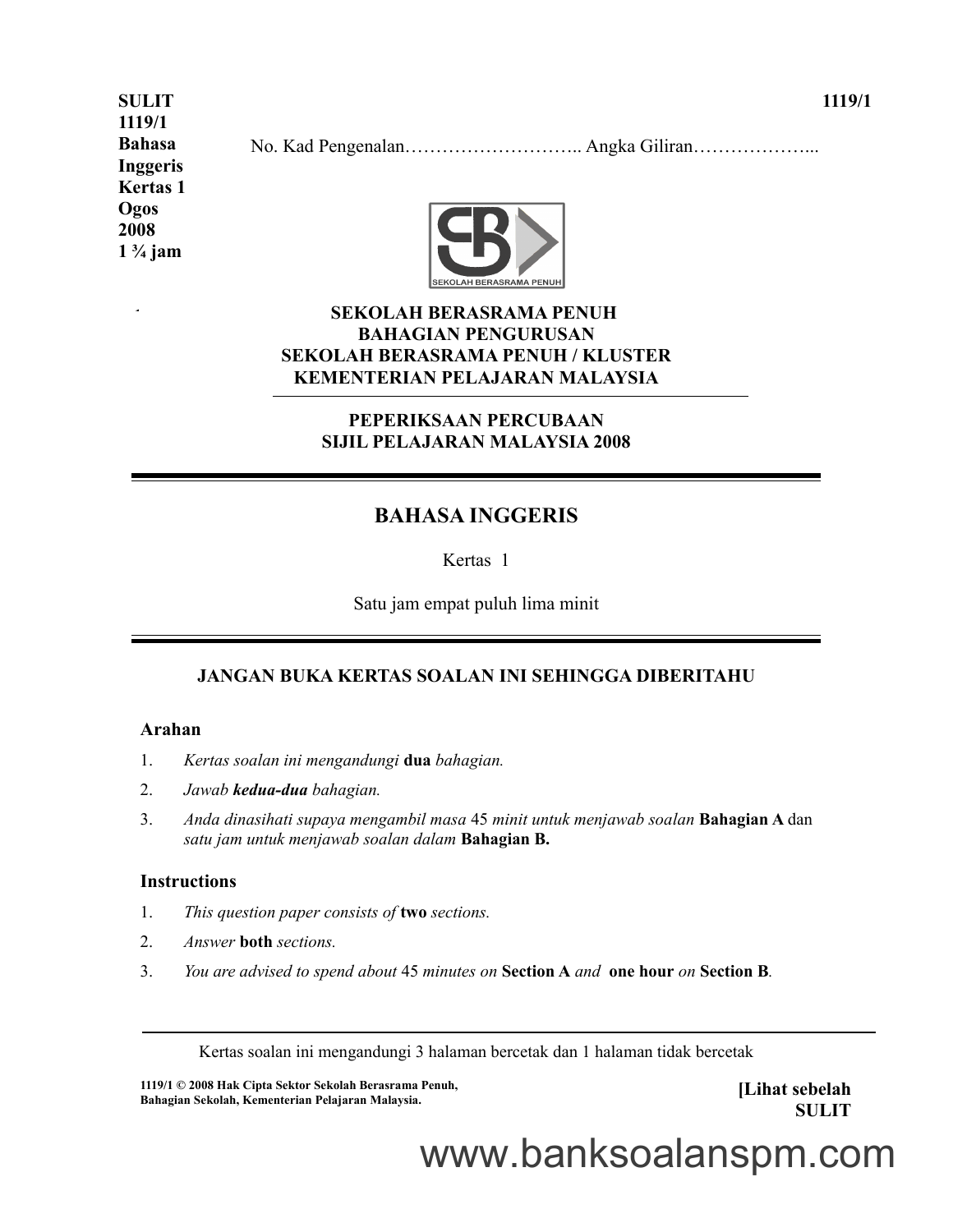## **Section A : Directed Writing**

[35 *marks*]

## [*Time suggested :* 45 *minutes*]

You are not satisfied with the conditions in your neighbourhood. You would like the District Council to take immediate action. Write a **letter of complaint** to the District Officer to express your dissatisfaction regarding this matter. You should include the following points in your **letter**:

- rubbish dumped along roadside
- playground not maintained
- roads with potholes
- stray cats and dogs increasing in number
- clogged and smelly drains
- long and uncut grass

When writing the **letter**, you should remember to :

- include **all** the points given
- elaborate on **all** the points given
- lay out the letter correctly